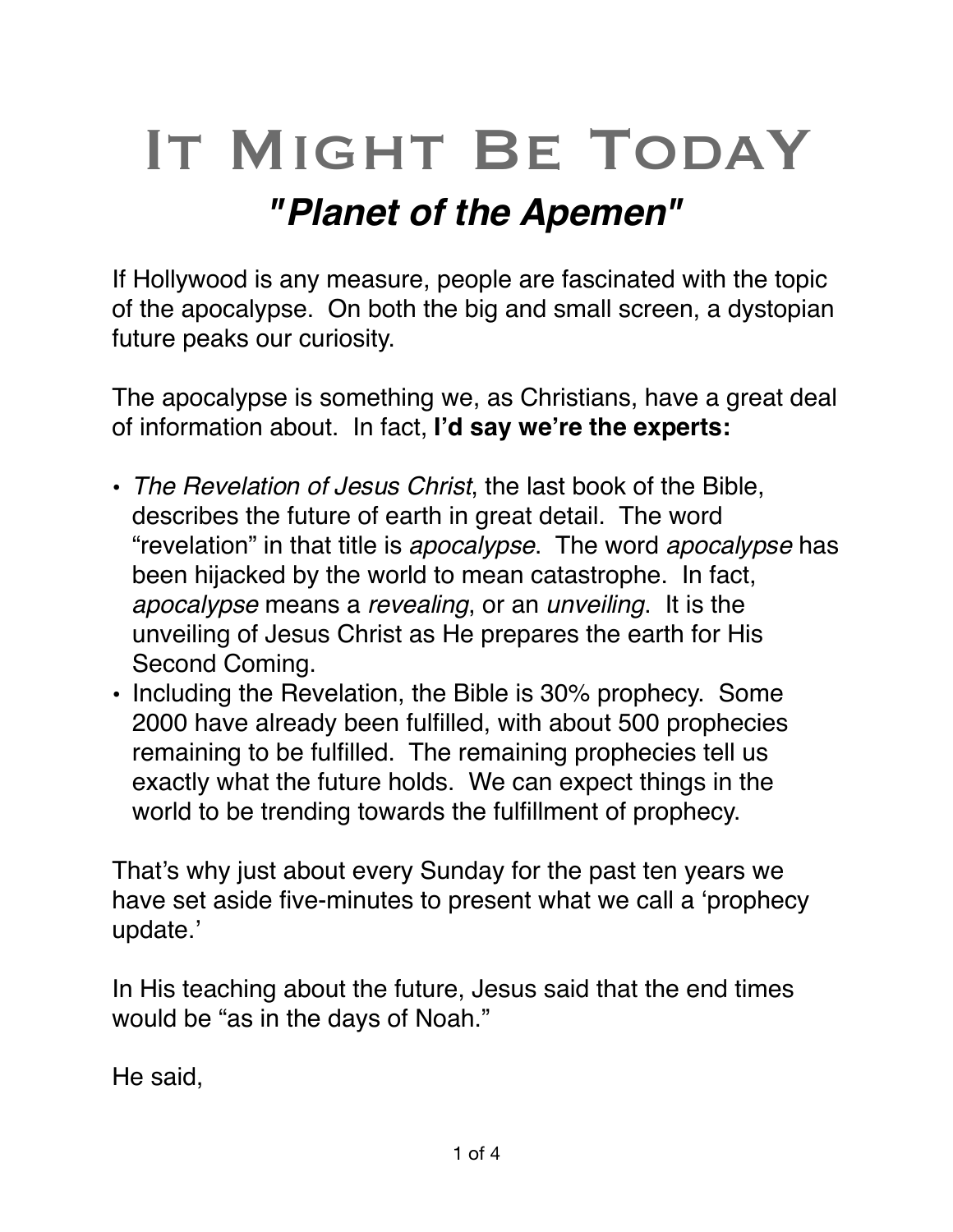Mat 24:38 For as in the days before the flood, they were eating and drinking, marrying and giving in marriage, until the day that Noah entered the ark,

The passage in the Book of Genesis that Jesus was referencing is the opening verses of chapter six. There was a very peculiar type of "marrying" going on. *Fallen angels were marrying and mating with human females.* 

Their offspring were called Nephilim. They are described throughout the Old Testament as giants - twelve to sixteen feet tall.

These weren't just taller men; they were genetically altered hybrids. Extra-biblical literature from the Old Testament era describes them as brutal cannibals.

Somehow the fallen angels, in mating with humans, were altering the DNA of the human race. Preserving our human DNA was a major reason God brought the flood - saving 8 souls to repopulate the planet.

You'd therefore expect the End Times to feature genetic tampering.

I just read an article titled, *The Push to Make Human-Chimp Hybrids.*

## Excerpts:

Psychologist David Barash proposes that society should sanction the making of human-chimp hybrids. He refers to this new creature as a "humanzee" and says that "making it would be a terrific idea."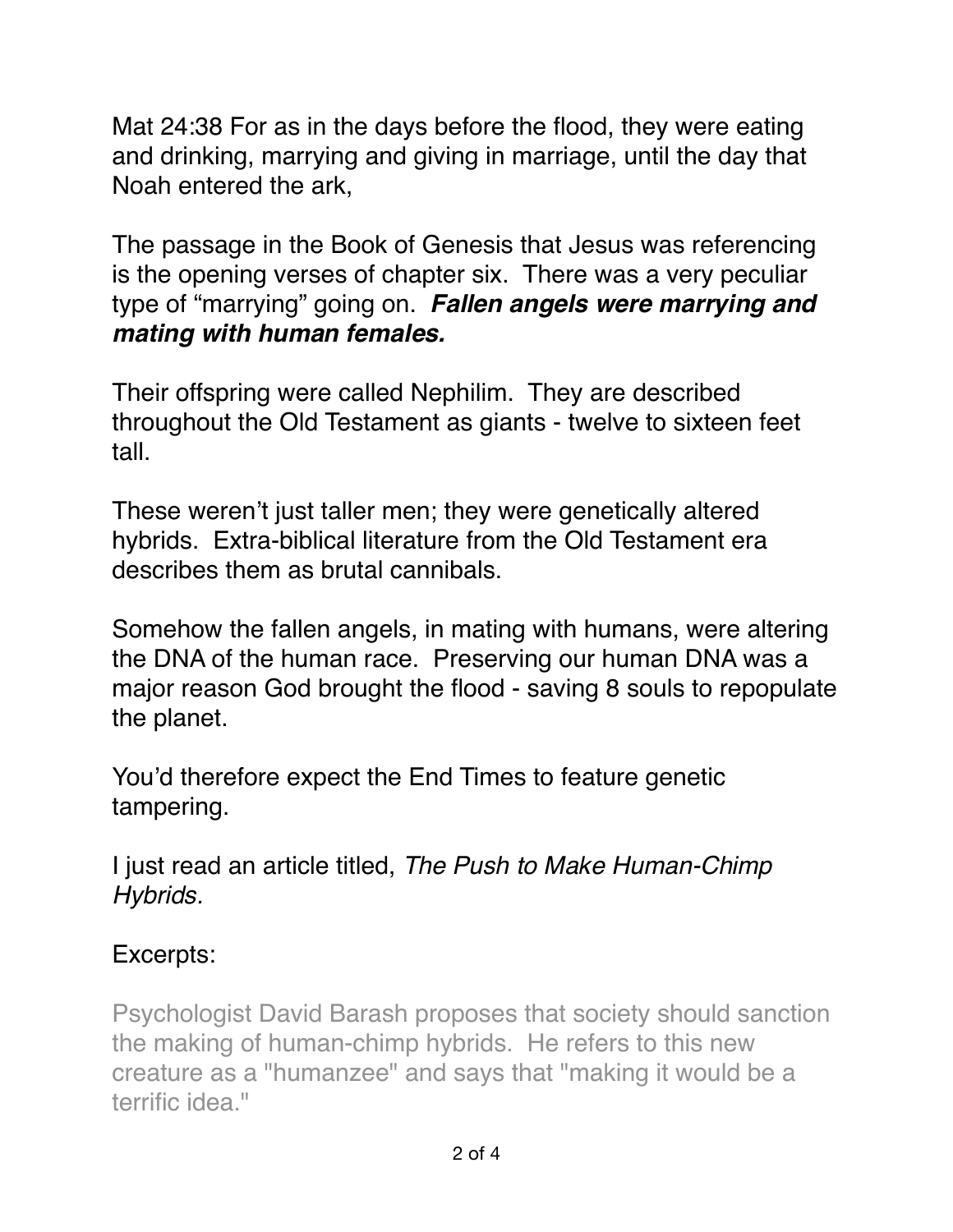Barash recognizes some of the scientific challenges to making a humanzee but claims that it is "by no means impossible or even unlikely that a hybrid or a chimera combining a human being and a chimpanzee could be produced in a laboratory. After all, human and chimp... share, by most estimates, roughly 99 percent of their nuclear DNA."

https://pjmedia.com/faith/push-make-human-chimp-hybrids/

## A humanzee is still speculation, but chimeras are not. A 2016 Time Magazine article stated:

Nearly a year ago, the National Institutes of Health (NIH) decided to stop funding research in a promising area of stem cell science. Scientists eager to find new ways to generate desperately needed human organs or tissues to replace damaged or diseased ones have been excited by the possibility of inserting a specific type of human stem cell, which has the potential to turn into any type of tissue, into animals, where they could develop and eventually be transplanted into humans.

**The process creates human-animal chimeras, similar to those highlighted in science fiction, where humans take on animal-like features and animals take on human characteristics.** 

The NIH decided to stop funding such research over concerns about the unpredictable consequences and ethically unresolved questions that such chimeras raise.

But the agency now says that it will lift the ban...

http://time.com/4440907/human-animal-chimera-stem-cells/